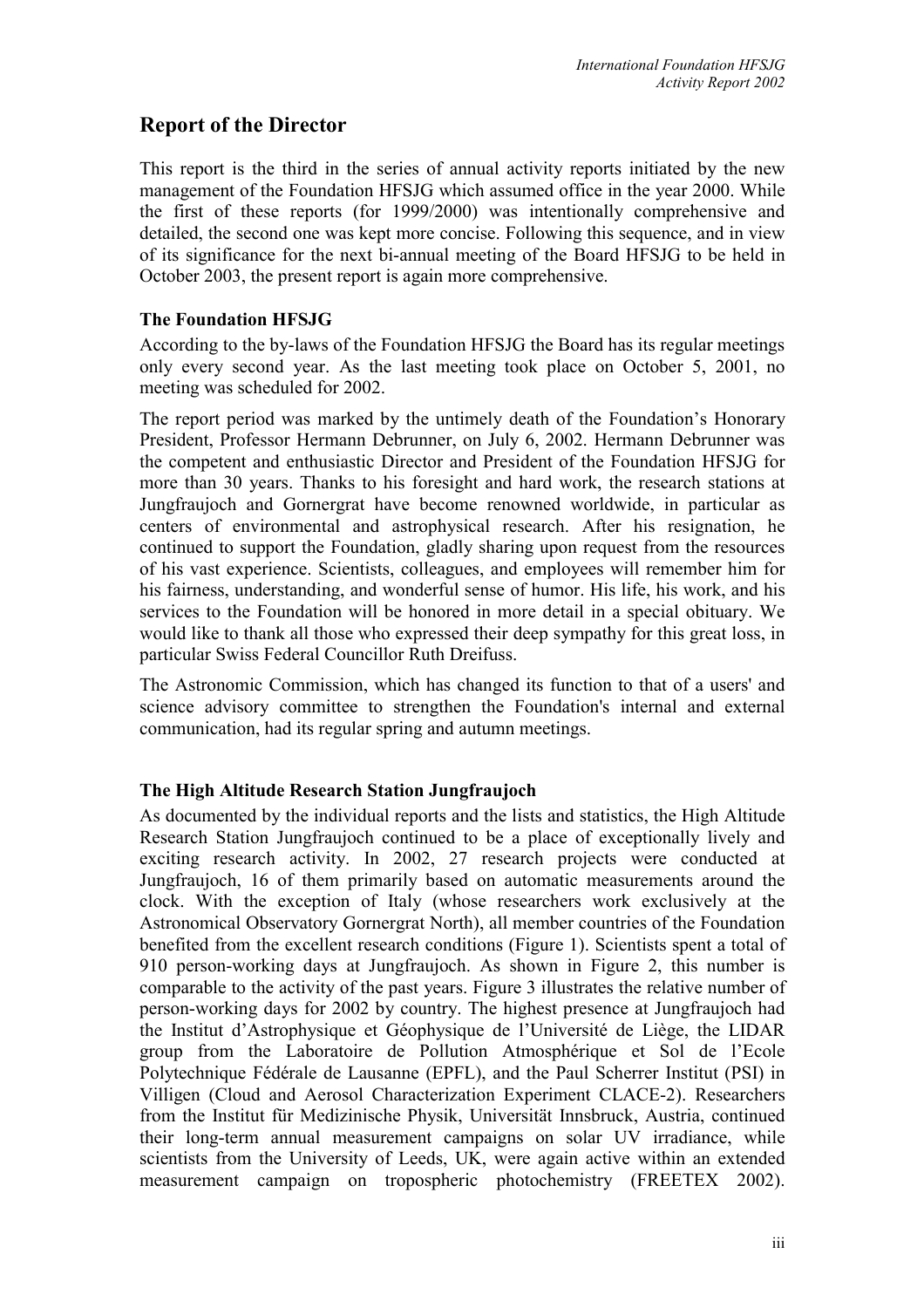Complementing the automatic meteorological measurements, our custodians continued the daily weather observations for the Federal Office of Meteorology and Climatology (MeteoSwiss).



*Figure 1: Number of research projects at the High Altitude Research Station Jungfraujoch by country.* 



*Figure 2: Number of working days spent by scientists at the High Altitude Research Station Jungfraujoch during the past years.*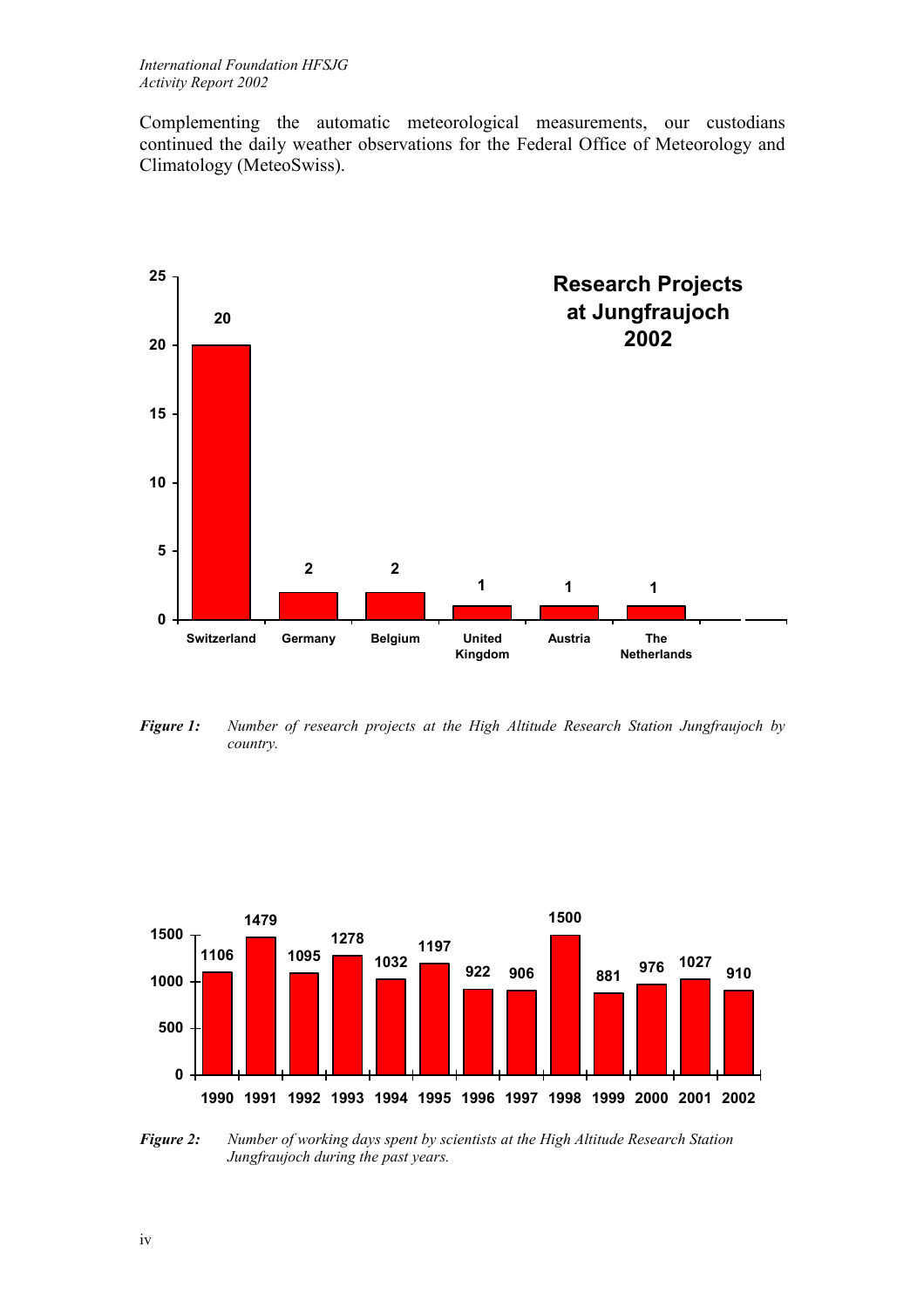

*Figure 3: Relative number of person-working days at the High Altitude Research Station Jungfraujoch by country.* 

Due to its unique location and the unspoiled environment, Jungfraujoch has established itself as a center for environmental research, and it plays a significant role in a number of nationally and internationally coordinated research programs. Jungfraujoch is a key station in the following major networks:

| Network for the Detection of Stratospheric Change        |
|----------------------------------------------------------|
| <b>Primary Site</b>                                      |
| Global Atmosphere Watch                                  |
| European Baseline Station, together with                 |
| Zugspitze/Hohenpeissenberg (2962 m, Germany) and         |
| Sonnblick (3106 m, Austria)                              |
| System for Observation of Halogenated Greenhouse Gases   |
| in Europe                                                |
| Airborne European Regional Observations of the Carbon    |
| <b>Balance</b>                                           |
| European Aerosol Research Lidar Network                  |
| Free Tropospheric Experiment                             |
| European Network for Arctic-Alpine Multidisciplinary     |
| <b>Environmental Research</b>                            |
| <b>Swiss Atmospheric Radiation Monitoring Program</b>    |
| <b>Automatic Measuring Network of MeteoSwiss</b>         |
| Swiss Automatic Network for Air Radioactivity Monitoring |
| Netz für automatische Dosis-Alarmierung und -Meldung     |
| Nationales Beobachtungsnetz für Luftfremdstoffe          |
| (National Air Pollution Monitoring Network)              |
| Alpine Surface Radiation Budget Network                  |
| Automated GPS Network for Switzerland                    |
|                                                          |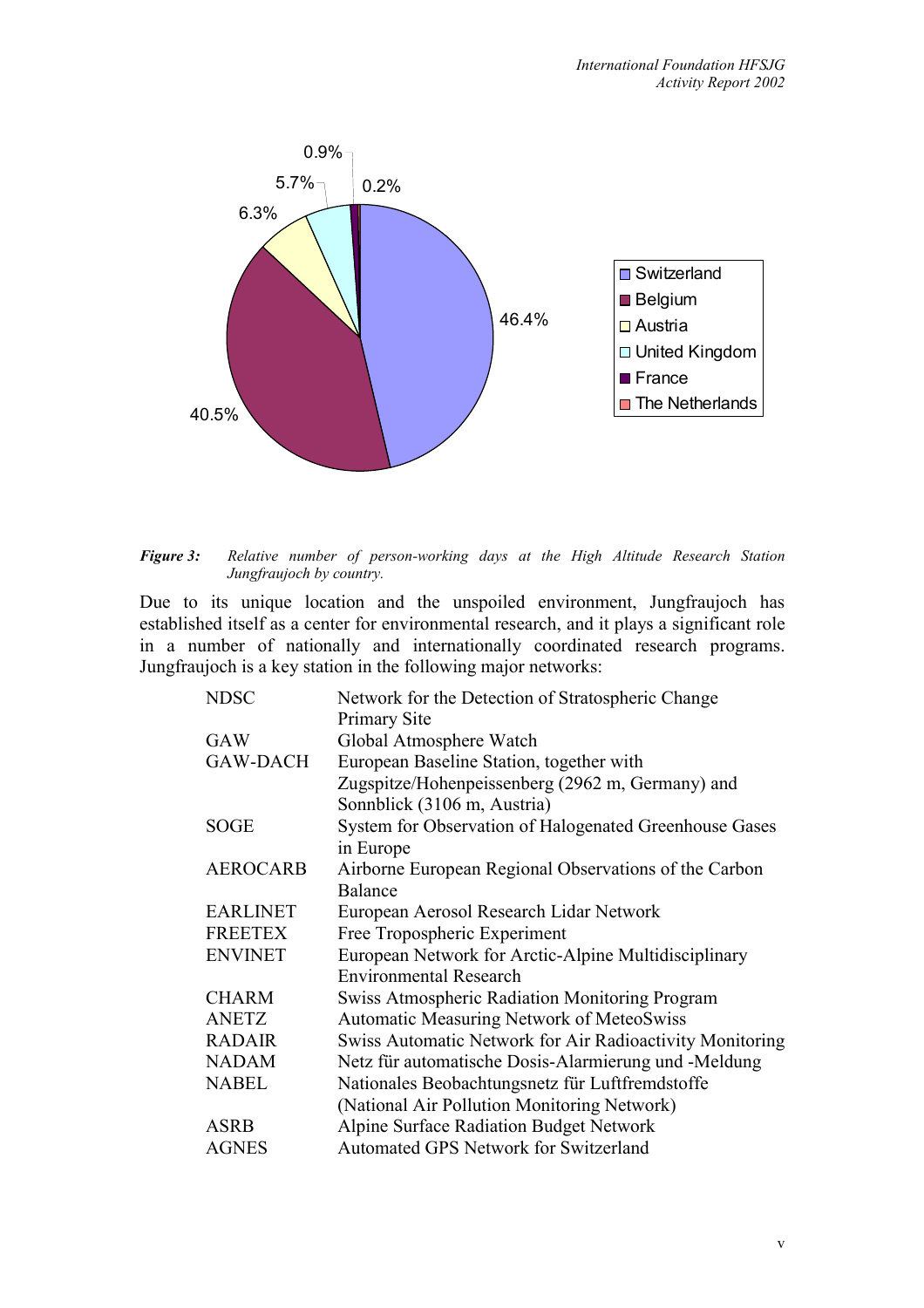ENVINET is an "Infrastructure Co-operation Network" focusing on multidisciplinary environmental research in Northern Europe. The network, funded under "Enhancing Access to Research Infrastructures" of the "Human Potential Programme" of the EU 5<sup>th</sup> framework program involves 17 research stations from the European Alps to the Arctic. Each station participates with representatives from its operator and their scientific users. The duration is May 2000 - April 2003. Jungfraujoch was represented by Dr. Martine De Mazière, Belgian Institute for Space Aeronomy, Brussels. From September 12-15, 2002, the Director HFSJG participated in the  $4<sup>th</sup>$  ENVINET General Meeting in Abisko, Sweden. Part of this meeting was devoted to a 'Station Managers Forum'. The overall goal of this forum was to learn from each other and to discuss what practices are handled at the different stations. The interaction and discussions with colleagues was extremely profitable for the administration HFSJG.

The extensive research conducted at Jungfraujoch during 2002 is summarized in the reports of the individual groups. This research activity resulted in 87 scientific publications.

The variety of atmospheric research at Jungfraujoch and in the Alps was demonstrated in an impressive manner at the workshop on 'Atmospheric Research at the Jungfraujoch and in the Alps' at Davos on September 20, 2002. This workshop, jointly organized by the Commissions 'High Altitude Research Station Jungfraujoch' of the Swiss Academy of Sciences (SAS) and the newly founded SAS commission 'Atmospheric Chemistry and Physics' took place within the 182<sup>nd</sup> SAS Annual Meeting. It was a complete success. More than 50 participants from all over Europe, and in particular from neighbouring high altitude research stations, followed a highly interesting program with 12 oral and 29 poster presentations. The workshop was an ideal platform for strengthening the scientific interaction among the various groups involved in atmospheric research at Jungfraujoch. We would like to thank PD Dr. Urs Baltensperger, PSI, for the lead in the organization of this workshop, and Mrs. Doris Hirsch-Hoffmann for editing the proceedings.

An equally impressive review of research at Jungfraujoch was presented at the 'Third GAW-CH Conference, held in Zürich on October 23, 2002. This conference, organized by the Federal Office of Meteorology and Climatology (MeteoSwiss), the Swiss Agency for the Environment, Forests and Landscape (SAEFL), and the Swiss Federal Institute of Technology, Zürich, was devoted to the presentation and discussion of scientific and technical achievements. The research and development activities were highlighted in four sessions dedicated to aerosols, gaseous tropospheric constituents, stratospheric ozone, and radiation. The proceedings of the meeting reflect the excellent GAW-activity at Jungfraujoch. Dr. John D. Miller, Chief of Environment Division, WMO Atmospheric Research and Environment Programme, pointed out in his closing remarks that the measurement programs at Jungfraujoch for aerosols, greenhouse and reactive gases in the troposphere, and stratospheric ozone have developed into one of the 'most complete and sophisticated in the GAW system'.

Jungfraujoch, however, is not only a center for atmospheric and environmental research. The high alpine glacial surroundings are of equal importance, as demonstrated e.g. by the three research projects conducted by the University of Zürich, Department of Geography, Glaciology and Geomorphodynamics Group, by the Swiss Federal Institute of Technology, Laboratory of Hydraulics, Hydrology and Glaciology, Zürich, and by a joint team of the University of Bern, Laboratory for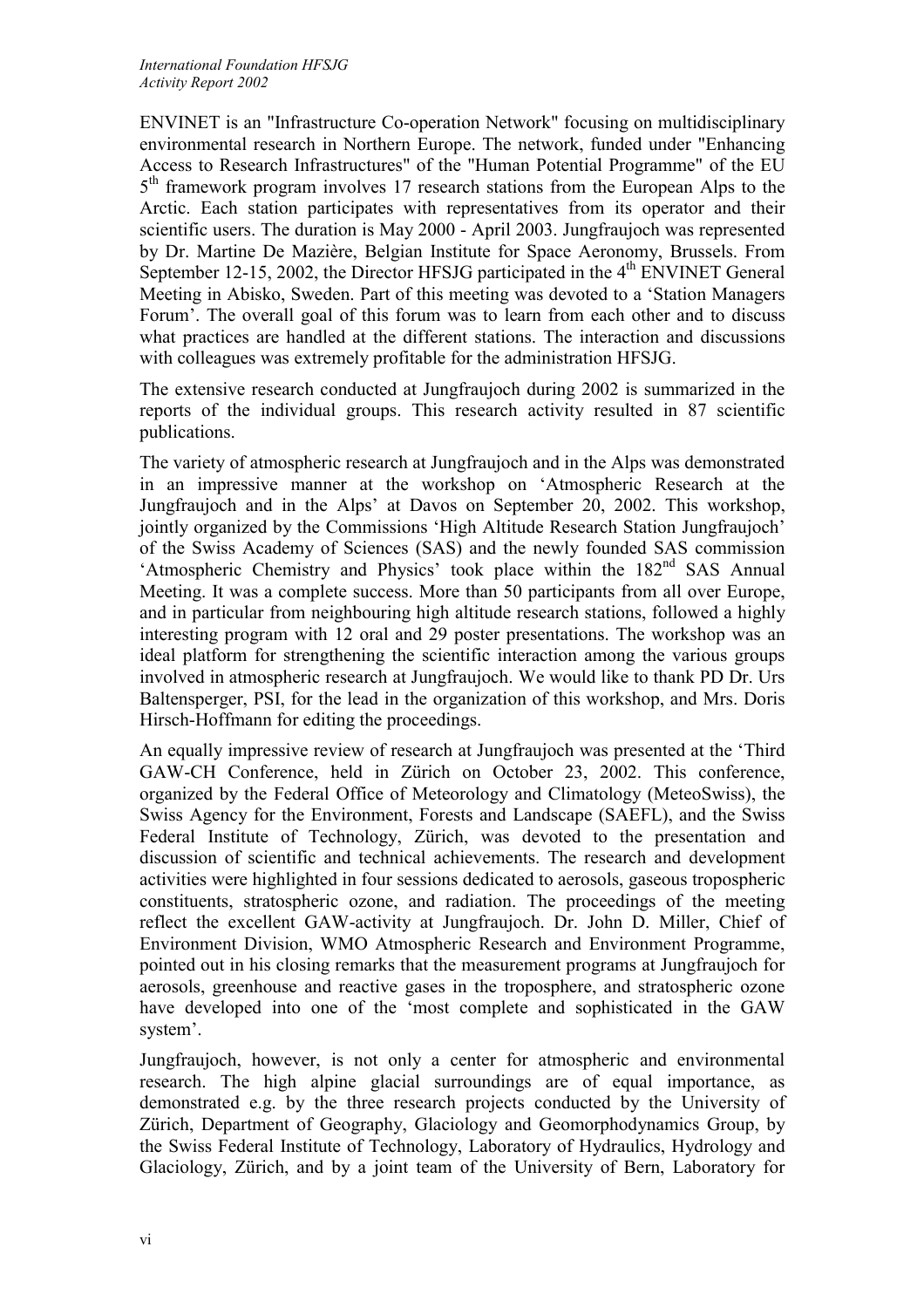Radio- and Environmental Chemistry, and the Paul Scherrer Institute. It is anticipated that the Research Station Jungfraujoch will serve increasingly as a base for ice drilling campaigns in the Fiescherhorn/Jungfraujoch area, e.g. within programs and projects of the National Center of Competence in Research on Climate (NCCR Climate).

The Research Station, the fascinating scientific activity, and the unique environment of the new UNESCO World Heritage Jungfrau-Aletsch-Bietschhorn have a fascinating public outreach, attracting a number of visitors. As in previous years, several organizations initiated meetings of national and international scientific committees in the Jungfrau region and combined these meetings with an excursion to Jungfraujoch, e.g.

- Ecole Polytechnique Fédérale de Lausanne (EPFL), Journées scientifiques et pédagogiques 2002 (March 7, 2002)
- COST 720 Workshop (October 13, 2002)
- Swiss-Japanese Seminar on Ozone and the Links with Climate (July 4, 2002)
- QUEEN Conference (Quaternary Environments of the Eurasian North; May 27, 2002)
- Steering Committee, National Research Programme NRP48 (Landscapes and Habitats of the Alps; August 31, 2002)

On June 6, 2002, the Research Station was honored by the visit of the Research Council of Division II of the Swiss National Science Foundation, headed by its President, Prof. Albert Matter.

The administration HFSJG also received a number of requests for visits to the Research Station from representatives of news media and non-scientific groups. Thanks to the help of the researchers and the custodians most of them could be realized, and all were extremely well received. Life in the mountains, the high alpine environment, and the research activity were reflected in more than 20 contributions in the news. The special exhibition called "Jungfrau, Mönch & Eiger" in the Swiss Alpine Museum in Bern was particularly well appraised. Initiating a new trend, several students of vocational and pre-university schools selected a topic related to research at Jungfraujoch for writing a study-paper. They were all given the opportunity to spend one day at Jungfraujoch and to accompany our custodians during their daily work. In an effort to improve public outreach, the popular information brochure distributed by the Jungfraubahnen free of charge to all visitors of Jungfraujoch / Top of Europe is presently being re-edited.

In order to provide the researchers with optimal working conditions, continuous effort is needed to keep the environment clean and the infrastructure in good condition. As in previous years, several coordination discussions took place with the management of the Jungfraubahnen. Prime topics were measures to avoid or minimize disturbances of the scientific measurements by emissions in connection with ongoing and planned construction work or by apparatus defects. With only a few exceptions, no combustion engines were used for the construction of the new Plateau exit and tourist hall which was inaugurated on April 19, 2002. A few disturbing emissions due to technical malfunctions were eliminated promptly. We highly appreciate these efforts and are grateful to the Jungfraubahnen for their understanding and their cooperation. During 2002, Mr. Andreas Wyss, chief of technical services and maintenance division of the Jungfraubahnen at Jungfraujoch, succeeded in solving the occasional problem of too high temperatures in the Sphinx building. Finally, we appreciate the cooperation in the planning of the new fast data transmission fiber cables in the tunnel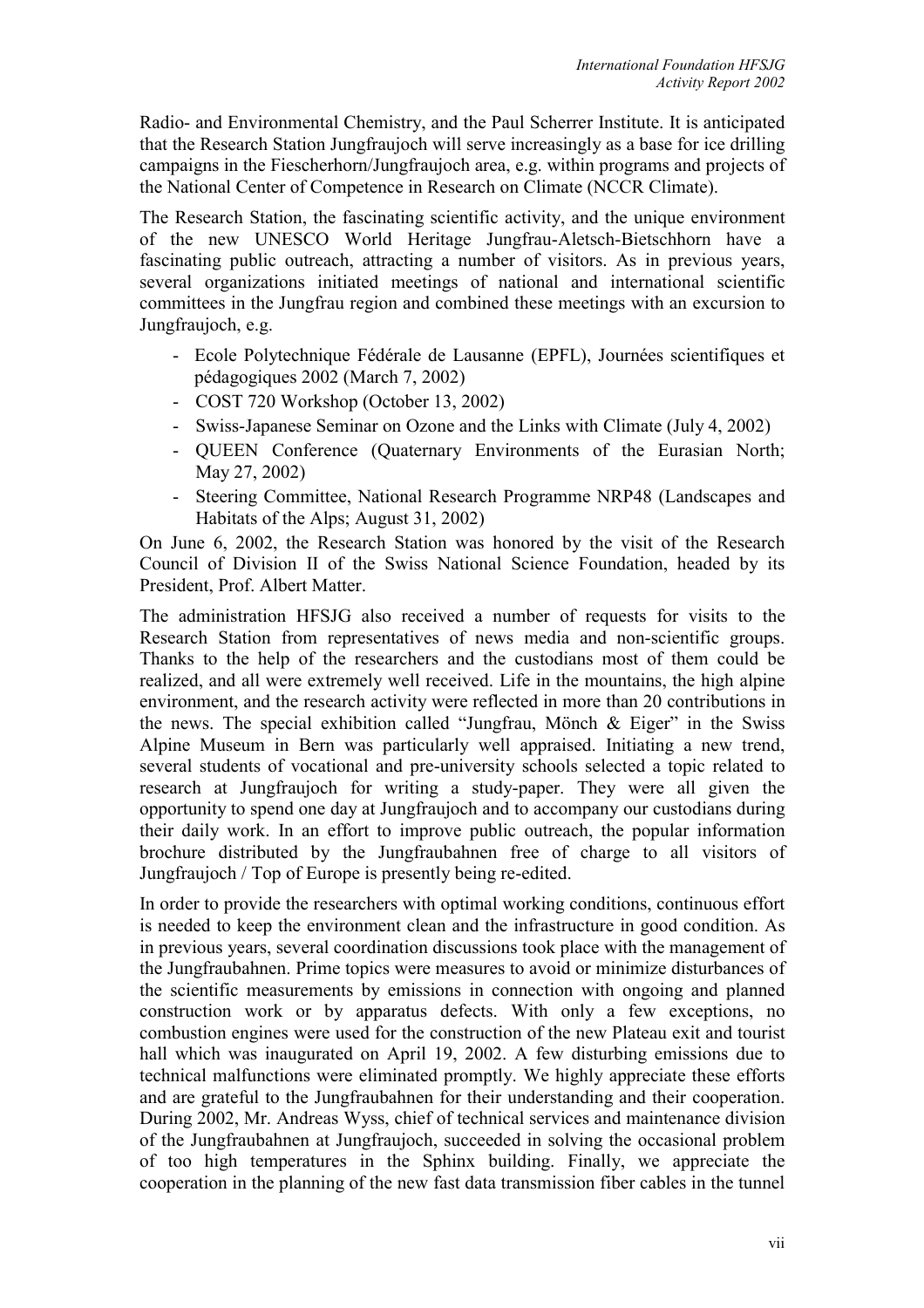to satisfy the increasing needs in data transfer capacity by the users of the Research Station.

No major maintenance work on the infrastructure of the Research Station was scheduled for 2002. However, in two cases unexpected work was necessary. The first was related to a recurring problem at Jungfraujoch: water leakage. To help find the source of water leakage in the Sphinx building, the Jungfraubahnen contracted B+S Ingenieur AG, the engineering office that built the new addition to the Sphinx, to inspect the building. Their expert, Mr. Wenger, was able to identify a few problem locations, especially on the flat roof. After some urgent isolated repairs to stop the acute leakage, more extensive repair was done during the summer months. However, a general revision, or at least a new coating of the roof should eventually be considered. The second case concerned the 'maison des rats', a two-story wooden construction in the cavern behind the Research Station. This construction dated back to the early days of the station when animals were kept there for use in experiments. For many years it had no longer been used for its original purpose but instead served as a storage room. In December 2001, dry rot was discovered in and around the stall, and drastic measures had to be taken immediately to prevent this extremely dangerous fungus from spreading to other parts of the station. Experts were called in to evaluate the situation. The construction had to be torn down completely. The infected material was discarded in a controlled manner, and the entire cavern was fumigated to prevent a recurrence of the fungus.

Optimal working conditions are, however, for the most part the result of the work of our custodians. At the end of December 2001, Mrs. Therese Staub and Mr. Hansruedi Staub retired as our main custodians after five years of devoted service to our Foundation. They were succeeded by Mrs. Joan Fischer and Mr. Martin Fischer. As former custodians at the Schilthorn they have experience in living and working at high altitude, and they started the new challenge with enthusiasm. Mr. and Mrs. Fischer have even joined the Jungfraujoch fire brigade, which is of great benefit to the Research Station as well as to the entire site. The strong interdependence of all those having responsibilities at Jungfraujoch is impressively demonstrated by the fact that our custodians assisted to several search and rescue operations in the Jungfrau area, the two most dramatic ones both over the New Year's holidays in 2001/2002 and 2002/2003.

### **The High Altitude Research Station Gornergrat**

Due to its unique location, its clean environment, and the good infrastructure, the High Altitude Research Station Gornergrat, which includes the two astronomical observatories Gornergrat South and Gornergrat North as well as a 'container laboratory', continued to serve as an excellent basis for astrophysical research. During the winter observation period 2001/2002 the weather conditions were especially good. Dr. Miller from the 'I. Physikalisches Institut der Universität zu Köln' even speaks of the 'best winter ever, with 30 days of sub-millimeter conditions'!

The Astronomical Observatory Gornergrat North is subleased to the Italian 'Consiglio Nazionale delle Ricerche (CNR)'. It is equipped with a 1.5m Cassegrain-Infrared (IR) Telescope (TIRGO). The telescope and related instrumentation are run by the 'Istituto di Radioastronomia (IRA-[CNR\)](http://www.arcetri.astro.it/irlab/cnr/cnr.html)', sezione di Firenze (former CAISMI), with the assistance of the ['Osservatorio Astrofisico di Arcetri' a](http://www.arcetri.astro.it/)nd the ['Dipartimento di](http://www.arcetri.astro.it/Dipartimento)  [Astronomia e Scienza dello Spazio' o](http://www.arcetri.astro.it/Dipartimento)f the '[Universita' di Firenze'](http://www.unifi.it/). During the winter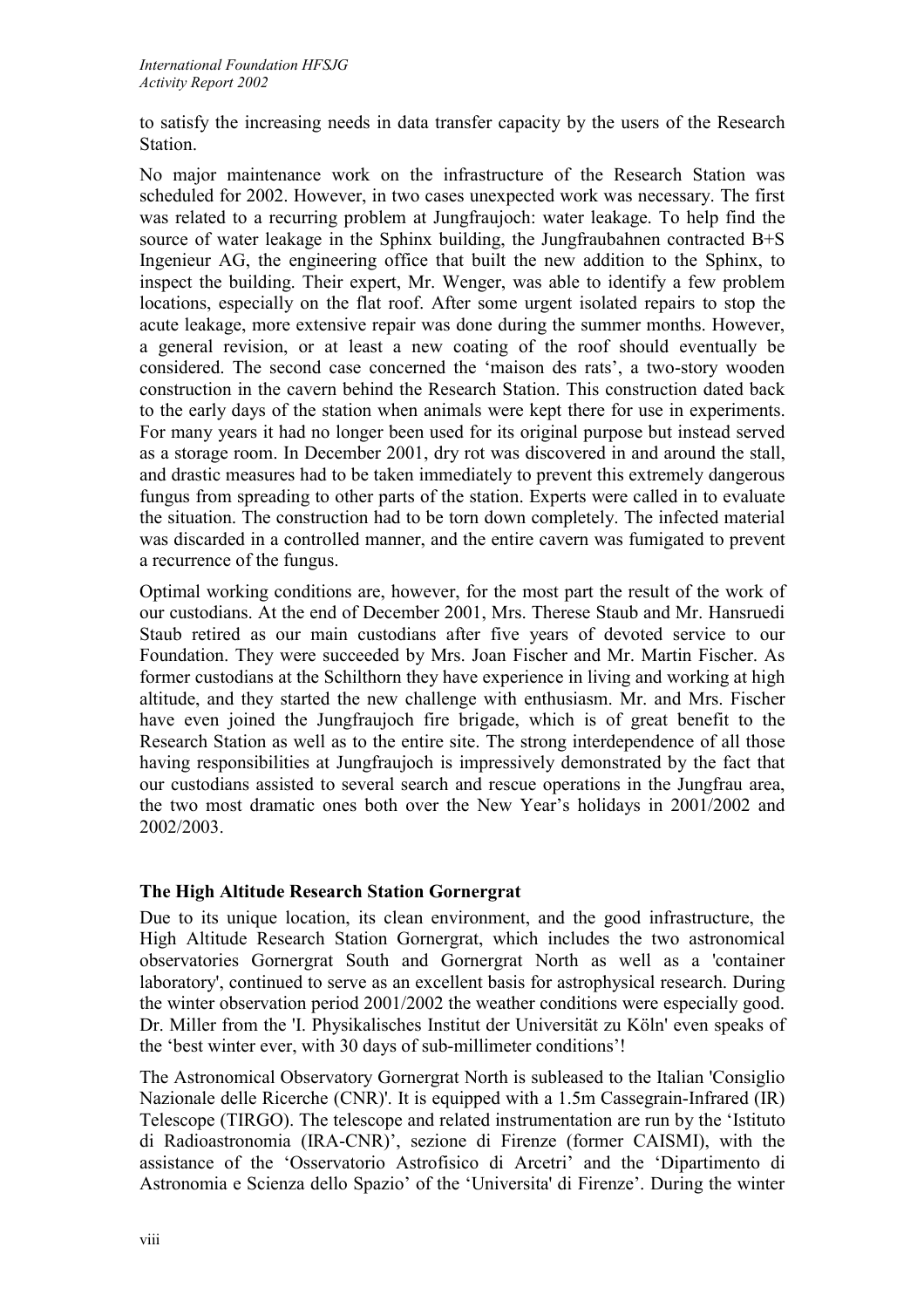months 2001/2002 and again after the summer season, which is not suited for IR observations, observing activity was high. The demands from the Italian astronomical community on TIRGO still exceeds the available observing time, despite the fact that near-IR observations can be done at several other larger telescopes. [TI](http://www.arcetri.astro.it/)RGO was used very actively with the near-infrared camera ARNICA, the near-IR fast photometer FIRT, the long-slit spectrometer LONGSP. As an example, the long-term project of lunar occultations has reached the world record of 400 events. All ARNICA images and the LONGSP spectra, available to the international astronomical community after a proprietary period of one year, can now be downloaded from the TIRGO website ([www.arcetri.astro.it/irlab/tirgo/index.html\)](http://www.arcetri.astro.it/irlab/tirgo/index.html). The new mid-IR camera TIRCAM2, implemented in 2001, is now fully operational. This new camera is based on a modern array sensitive up to 26 microns. Its performance permits full use of the unique properties of the Gornergrat site in terms of low temperature (reducing the disturbing emission from the background) and low water vapor content (making the atmosphere particularly transparent). It is expected that this novel instrument will provide exceptional observational results to further promote TIRGO.

The Observatory Gornergrat South is subleased to the 'Universität zu Köln'. Here, the 'I. Physikalisches Institut der Universität zu Köln' has installed the 3m radio telescope KOSMA (Kölner Observatorium für Submillimeter und Millimeter Astronomie). The KOSMA telescope with its high-tech receivers and spectrometers allows the observation of interstellar and atmospheric molecular lines in the millimeter and submillimeter range. Since September 2001 the new dual frequency SIS (superconductorinsulator-superconductor) array receiver SMART has been operational. This is worldwide the first two-frequency channel array receiver. The most advanced technical equipment combined with the excellent observing conditions at Gornergrat allow astronomical observations up to the highest frequencies accessible to ground-based instruments. Research topics in 2002 included the large-scale distribution, physical and chemical conditions of the interstellar matter in the Milky Way, the Galactic Molecular Ring (the brightest extended object of the Milky Way, beside the Galactic center region), the massive star-forming region W3 Main in the Perseus arm, the most active, nearby giant molecular cloud complex Cygnus X, and galactic cirrus clouds.

Both instruments at Gornergrat are accessible to guest investigators. The Institute of Applied Physics of the University of Bern has continued its collaboration with KOSMA in the observation of solar flares at high frequencies. It is expected that together with recordings of the other six telescopes of the University of Bern dedicated to solar flare monitoring at frequencies from 8.4 to 89.4 GHz, and with hard and soft x-ray observations, the KOSMA observations will contribute significantly to a better understanding of the temporal and spatial evolution of electron acceleration in solar flares.

Since 1998, the Space Research and Planetary Sciences Division of the University of Bern has been operating a solar neutron telescope (SONTEL) on the Belvedere plateau. This detector is the European cornerstone of a worldwide network initiated by the Solar-Terrestrial Environment Laboratory of the Nagoya University for the study of high-energy neutrons produced in energetic processes at the Sun. It is expected that this detector will play an essential role in the study of solar neutron events. Although SONTEL was in continuous operation during 2002, no solar neutron events were recorded. However, in December 2002, with the Sun showing no evidence for highenergy activity, a period of increased count rates was observed in association with enhanced environmental radioactivity. This event is similar to the one recorded in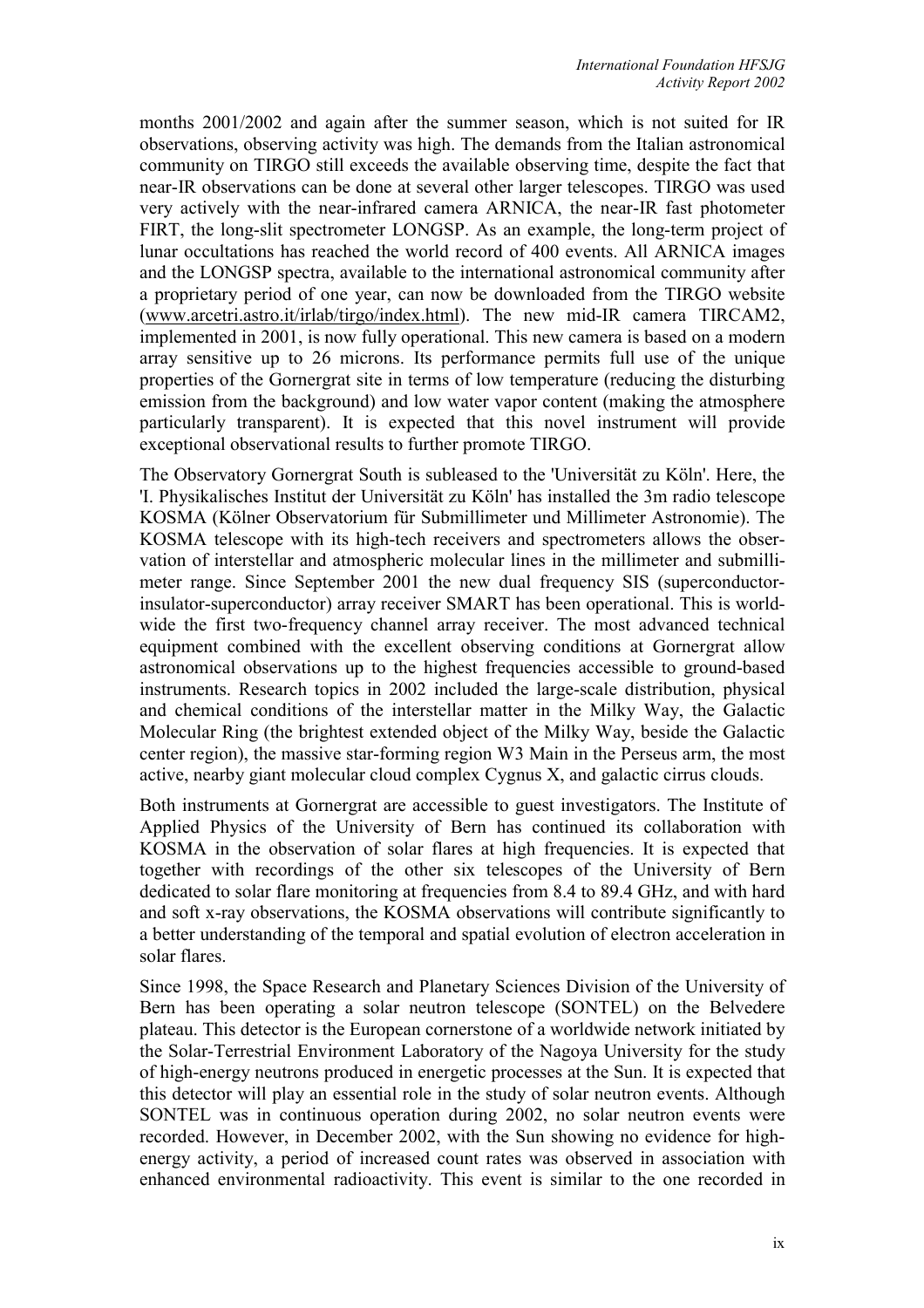April 2001, the cause of which is still unknown. In order to identify the cause of these intensity increases, continuous on-site monitoring of the environmental radioactivity was initiated. Also, for a proper interpretation of the SONTEL recordings, the response of this detector both to the local particle flux and to the primary particle flux penetrating the Earth's atmosphere was determined with GEANT Monte Carlo applications.

The scientific results achieved at Gornergrat during the past year have found worldwide recognition. The work resulted in 15 publications. Details of the activity during 2002 can be found in the individual reports.

As is the case with Jungfraujoch, Gornergrat is an equally attractive site for visitors. On June 15, 2002, the Board of Directors of the Jungfraubahn gave us the honor. On August 8, 2002, on occasion of the  $50<sup>th</sup>$  anniversary celebrations of the Swiss National Science Foundation, the participants of the international jubilee workshop "Major Challenges for Research Funding Agencies at the Beginning of the 21<sup>st</sup> Century" visited Gornergrat and were given a tour of the research facilities. The research teams from Florence and Cologne seized the opportunity to present their observatories and their work to this prominent group of distinguished guests from all over the world.

An extremely important help for the successful scientific work done at Gornergrat is the continued support provided by the Burgergemeinde Zermatt, as the owner of the Gornergrat Kulm Hotel, by the Gornergratbahn, and locally by Mrs. Marianne Schwall and Mr. Uli Schwall as the director of the Kulm Hotel, and his crew.

#### **Summary and Acknowledgements**

As documented by the individual activity reports, the large number of publications, and the feedback from meetings, scientific work at the High Altitude Research Stations Jungfraujoch and Gornergrat during the report period 2002 continued to be extensive and of high international standard. Due to the unique observational and measuring conditions, the Jungfraujoch station has maintained its position as a key station in a number of European and global measuring networks for climate and environmental studies. For the same reasons, Gornergrat continues to be a unique center for outstanding astronomical and astrophysical research. The Foundation HFSJG, therefore, confirmed its role as a provider of excellent research infrastructure ensuring bright perspectives for the future. The hard work and the efforts of all who contributed to this success are highly appreciated and gratefully acknowledged. We also thank all members of the Foundation and their representatives for their support. In particular, we thank the Swiss National Science Foundation for the most significant funding of the Swiss contribution, and in particular Prof. Albert Matter (President Division II), Dr. Paul Burkhard (Head secretariat Division II), and Dr. Jean-Bernard Weber (Head Coordination and Interdivisional Tasks), for the excellent and benevolent collaboration.

Operation of the High Altitude Research Stations Jungfraujoch and Gornergrat would not be possible without the help and support of many individuals and organizations.

For the Jungfraujoch station, our thanks go to our custodians, Mr. and Mrs. Fischer, and Mr. and Mrs. Jenni. With their devotion to duty, their competence, and their ability to create a comfortable atmosphere in the station, they are providing the basis for all scientists to do good research work. A special thanks goes to the Jungfrau Railway Holding Ltd and to the Jungfrau Railways. Without their goodwill and their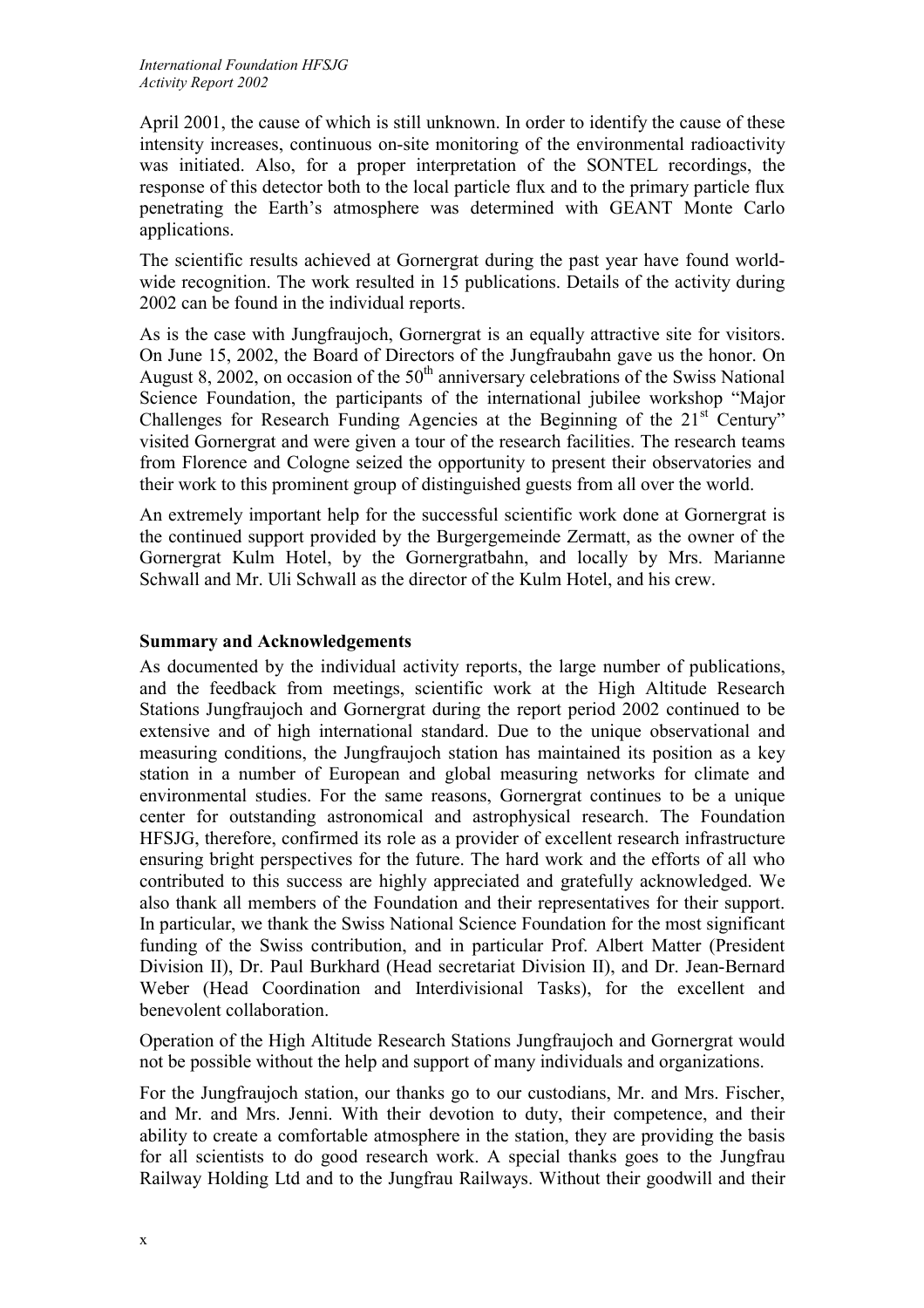substantial help the Research Station at Jungfraujoch could hardly be operated. Both the Board of the Jungfrau Railway Holding Ltd under its former president Dr. Georg Krneta and his successor Mr. Riccardo Gullotti, as well as the management and personnel of the Jungfraubahnen under Chief Executive Officer Walter Steuri, are always open and positive toward our needs, which quite often conflict with touristic objectives. We gratefully acknowledge the generous direct and indirect support and appreciate the continued interest in the research activity and the scientific output. At Jungfraujoch we are particularly grateful to Mr. Andreas Wyss, chief of technical services and maintenance, for his continuous support.

The great efforts of all these individuals and institutions would, however, be worthless if the research facilities would not be used adequately. We, therefore, would like to express our sincere gratitude to all scientists for their dedicated work and good collaboration, demonstrating through the excellence of their research that the High Altitude Research Station Jungfraujoch continues to fulfill an undisputed need of the scientific community.

In this sense, for Gornergrat our thanks go first to all the scientists of the 'Istituto di Radioastronomia (IRA-[CNR\)](http://www.arcetri.astro.it/irlab/cnr/cnr.html)', sezione di Firenze, of the ['Osservatorio Astrofisico di](http://www.arcetri.astro.it/)  [Arcetri' a](http://www.arcetri.astro.it/)nd the '[Dipartimento di Astronomia e Scienza dello Spazio' o](http://www.arcetri.astro.it/Dipartimento)f the '[Universita' di Firenze'](http://www.unifi.it/), the 'I. Physikalisches Institut der Universität zu Köln', and of the University of Bern. We then thank the BVZ Holding AG and, in particular, the Gornergrat-Monte Rosa-Bahnen with its president of the Board, Mr. René Bayard. The substantial continuous support provided by the Gornergrat-Monte Rosa-Bahnen, by its Chief Executive Officer Hans-Rudolf Mooser as well as the entire crew, has been essential for the success of the scientific work. Finally, we are extremely grateful to the 'Burgergemeinde Zermatt' under the presidency of Mr. Andreas Biner, the members of the 'Burgerrat', and to Mr. Fernando Clemenz, Director of the Matterhorn Group. Without their goodwill and support it would not be possible to operate a world-famous astrophysical observatory at Gornergrat.

At the administrative office in Bern I would like to thank Dr. Urs Jenzer, the technical assistant HFSJG for electronics and computers, for his proficient work. Continued assistance by the Informatikdienste of the University of Bern in networking and data transfer is also gratefully acknowledged. We have greatly appreciated the competent services of our treasurer, Mr. Karl Martin Wyss, and the knowledgeable support and auditing by Mr. Christian Gasser. Last, but not least, I would like to thank our secretary, Mrs. Louise Wilson. Her devotion to the Foundation HFSJG, her competence and flexibility in running the administrative affairs, and her kindness in the daily contacts with staff and scientists are well recognized and highly appreciated.

Bern, February 18, 2003 Erwin O. Flückiger

6. Piñaciis